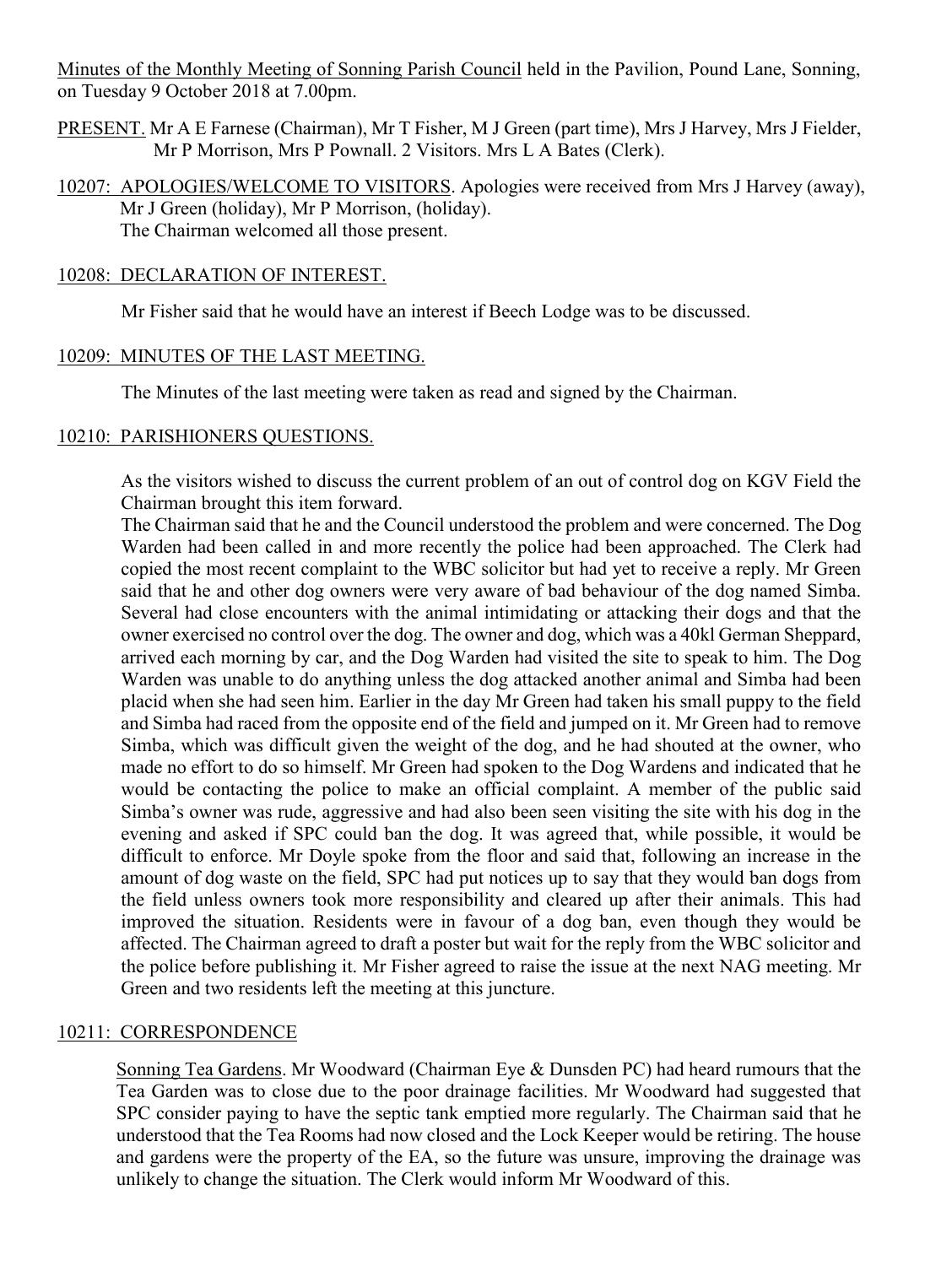# 10211: CORRESPONDENCE (Cont'd)

Fields in Trust. The Trust's view on a 25 year Licence had not changed but they had agreed that a five year Licence would be acceptable.

WW1 Event. SCC had indicated that a number of their members would attend the event. CFC Metal Store. This had been donated to SPC and the Clerk had thanked them.

Complaint about Building Works at 12a South Drive. The Clerk would copy this to WBC as SPC had no control over the issues.

BALC AGM 14 November. This would be held at Shinfield Parish Hall at 7.45pm.

Fire Safety Training 8 November. The Chairman would attend if available and took the details

# 10212: PLANNING.

Report. The Chairman said that the applications at 19 West Drive (182127), 67 Pound Lane (180965) and Neaps End, 15 Old Bath Road (182217) had been approved. The non-material amendment at Ranmore to allow change in fenestration to the rear elevation, had been refused.

**The following applications were on going**)**:** The Great House (172697): The Atrium (180770): The Atrium (180857): August Field (81082): The Great House (181058): Cedar Cottage Thames Street (181196): Home Park Farm House (181161): 34 West Drive (181271): York Cottage Pearson Road (181800): Greendown (182245): Reading Blue Coat School (182281): Charfield Cottage, Charvil Lane (182453).

**The following applications had been approved**: See above.

**The following applications had been withdrawn**. None.

**The following new applications had been received.** 50 Little Glebe (182578). Householder application for the proposed erection of single storey detached outbuilding incorporating two roof lights: Star Court (182612). Application for full planning permission for the demolition of existing house and garage and replacement with new single dwelling with annex / garage building

# 10213: QUESTIONS FOR BOROUGH COUNCILLOR

In the absence of Cllr Haines there were no questions.

# 10214: PARISHIONER QUESTIONS.

There were no questions.

# 10215: FINANCE.

a) Payment of Accounts Sept. Mr Morrison proposed making the following payments, Mr Fisher seconded and these were approved unanimously.

| Date     | Cha | Name                 | <b>Service item</b>  | <b>Gross</b> | <b>VAT</b> | <b>Net</b> | Committee          | Sub-committee  |
|----------|-----|----------------------|----------------------|--------------|------------|------------|--------------------|----------------|
| 12/09/18 | 528 | P J Doyle            | Wharf Signs x 2      | 150.00       | 0.00       | 150.00     | <b>ENVIRONMENT</b> | Wharf M'tnce   |
| 12/09/18 | 529 | Tony Thorpe          | Cedar Cot. Report.   | 950.00       | 0.00       | 950.00     | <b>ADMIN</b>       | Admin Misc.    |
| 12/09/18 | 530 | Henley Land          | Main Mowing          | 252.50       | 0.00       | 252.50     | <b>RECREATION</b>  | Main Mow       |
| 12/09/18 | 530 | Henley Land          | Pond Mowing          | 440.00       | 0.00       | 440.00     | <b>RECREATION</b>  | Pond Mowing    |
| 28/09/18 | 531 | Castle Water         | Square Water         | 26.01        | 0.00       | 26.01      | <b>SPORTS</b>      | Sports Other   |
| 28/09/18 | 531 | Castel Water         | Pav. Water           | 162.24       | 0.00       | 162.24     | <b>SPORTS</b>      | Pav. Utilities |
| 28/09/18 | 532 | Tivoli               | Dog Bins $x$ 2       | 312.00       | 52.00      | 260.00     | <b>ENVIRONMENT</b> | Bin emptying   |
| 28/09/18 | 533 | Scribe               | <b>Accounts Subs</b> | 339.60       | 56.60      | 283.00     | <b>ADMIN</b>       | Subscriptions  |
| 28/09/18 | 534 | <b>Street Master</b> | New seat             | 931.20       | 155.50     | 775.70     | <b>RECREATION</b>  | Misc.          |
|          |     |                      |                      | 3563.55      | 264.10     | 3299.45    |                    |                |

# PAYMENT OF ACCOUNTS OCT '18 (1 TO 30 Sept)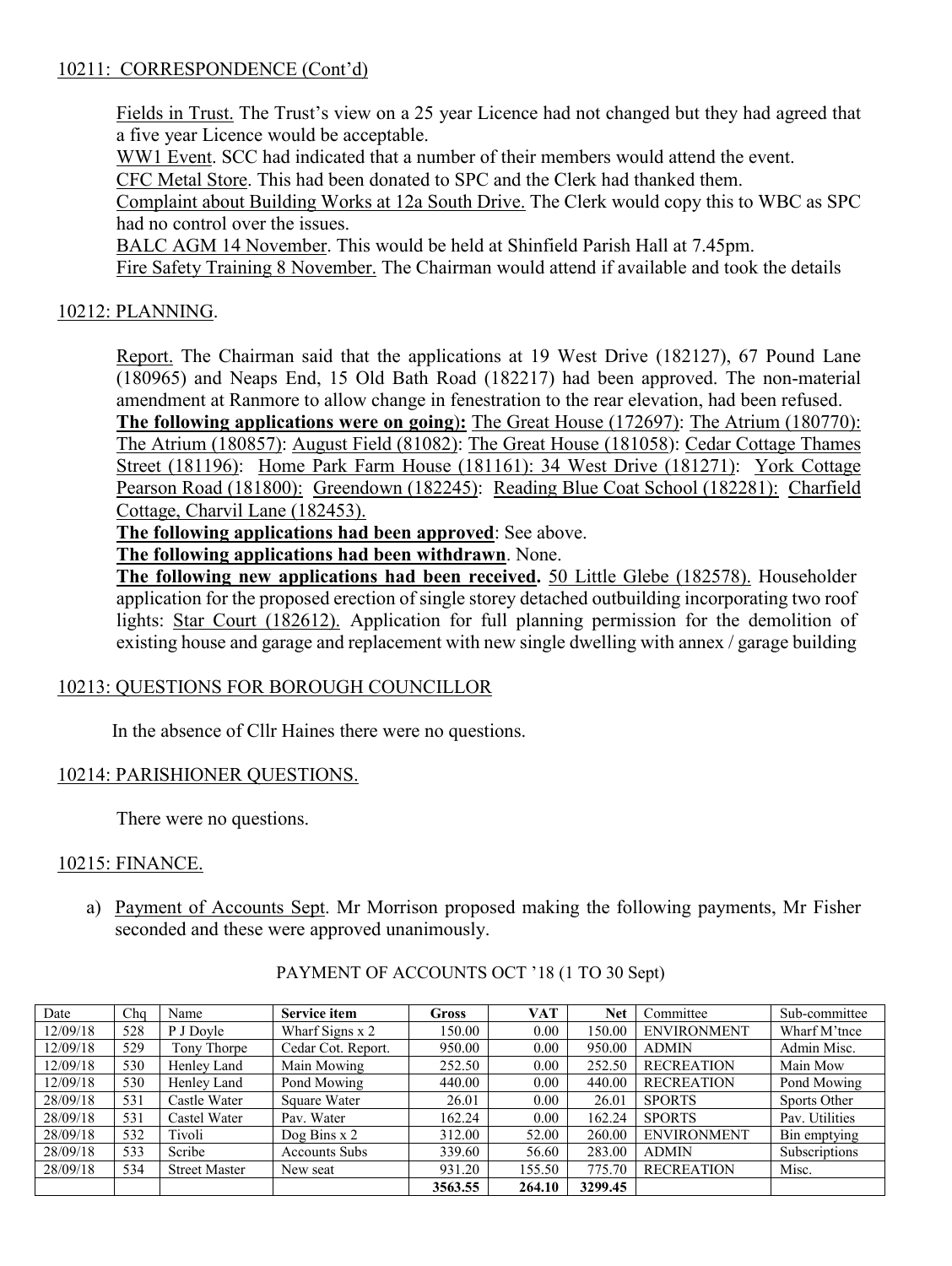# 10215: FINANCE (Cont'd).

- b) Report. The Clerk had prepared a report which was noted.
- c) New Signatory. Mr Morrison said that HSBC has approved this in July but the confirmation letter had gone missing, he had requested a copy.

# 10216: HIGHWAYS.

School Crossing Patrol. Mr Fisher said that he had copied the results of the survey to Sara, who had replied to say that WBC needed some time to consider the results. Mr Fisher felt it was now time to pursue the possibility of a campaign for an improved crossing.

Speed Indicator. Mr Fisher had received an email from a resident who felt that the new SID was distracting drivers and, as it was too close to the crossing. Mr Fisher had responded to say that, while the Parish Council was always interested in resident's views, his were the only dissenting voice. Councillors agreed all other comments had been very supportive many felt that it was a great improvement. Mr Fisher said that the original SID could now be installed in another location. It was agreed to place it in Charvil Lane with the spare set of brackets in Sonning Lane for future use.

Speed/Lorry Watch. Mr Fisher was getting the group together, who would make a note of vehicles making regular trips over the bridge. Mark Smith would be at the next NAG meeting which would be an opportunity to discuss the availability of the results from the ANPR camera.

Air Pollution. The Clerk had received a reply, which indicated that, although below the level of concern,  $(40 \text{ micrograms/m}^3)$ , the results for nitrogen dioxide had been rising slightly since 2012 and in 2017 had reached 31, WBC continued to monitor the results. Mr Morrison asked about the Sonning Lane Parking. There had been nothing from WBC but RBCS had arranged for cars to park in Berkshire Sports car park. Mr Morrison said that there were also signs that cars were zig zagging in Charvil Lane as the verge on both sides had tyre marks.

# 10217: RECREATION AND ENVIRONMENT W.G.

- a) Safety Checks. Mrs Pownall said that the exercise machines had been checked.
- b) Pavilion/ Joint Sports Meeting. Mrs Pownall said that there was no update.
- c) Seat by Skate Park. Mr Pownall had agreed to install the seat but would need assistance to move the seat from the compound to the skate park.
- d) Beech Lodge Licence. There was no update
- e) ROSPA Report. The Chairman had checked the bolts on the swings and hope to clean the play equipment with Mr Green in the near future.
- f) Recreation Path. The Chairman said that the tree roots were part of the problem and would ask WBC to inspect the trees/roots.
- g) Hedges. Mr Collier had agreed to do these.

### 10218: TECHNICAL SERVICES.

Safety Checks. The Chairman had carried out the safety checks on the Wharf and he understood that CFC were using the facilities at Berkshire Sports Club

Lighting Upgrade. Mr Fisher said that branches from the trees in the spinney had grown again and were obscuring the light, he agreed to trim them back again. Branches from other gardens in Pound Lane were also causing a problem. Mr Fisher said that WBC were still doing the lighting scheme and he would check to see if any other lights needed to be replaced.

Allotments. The Chairman was drafting a letter to send to all allotment holders.